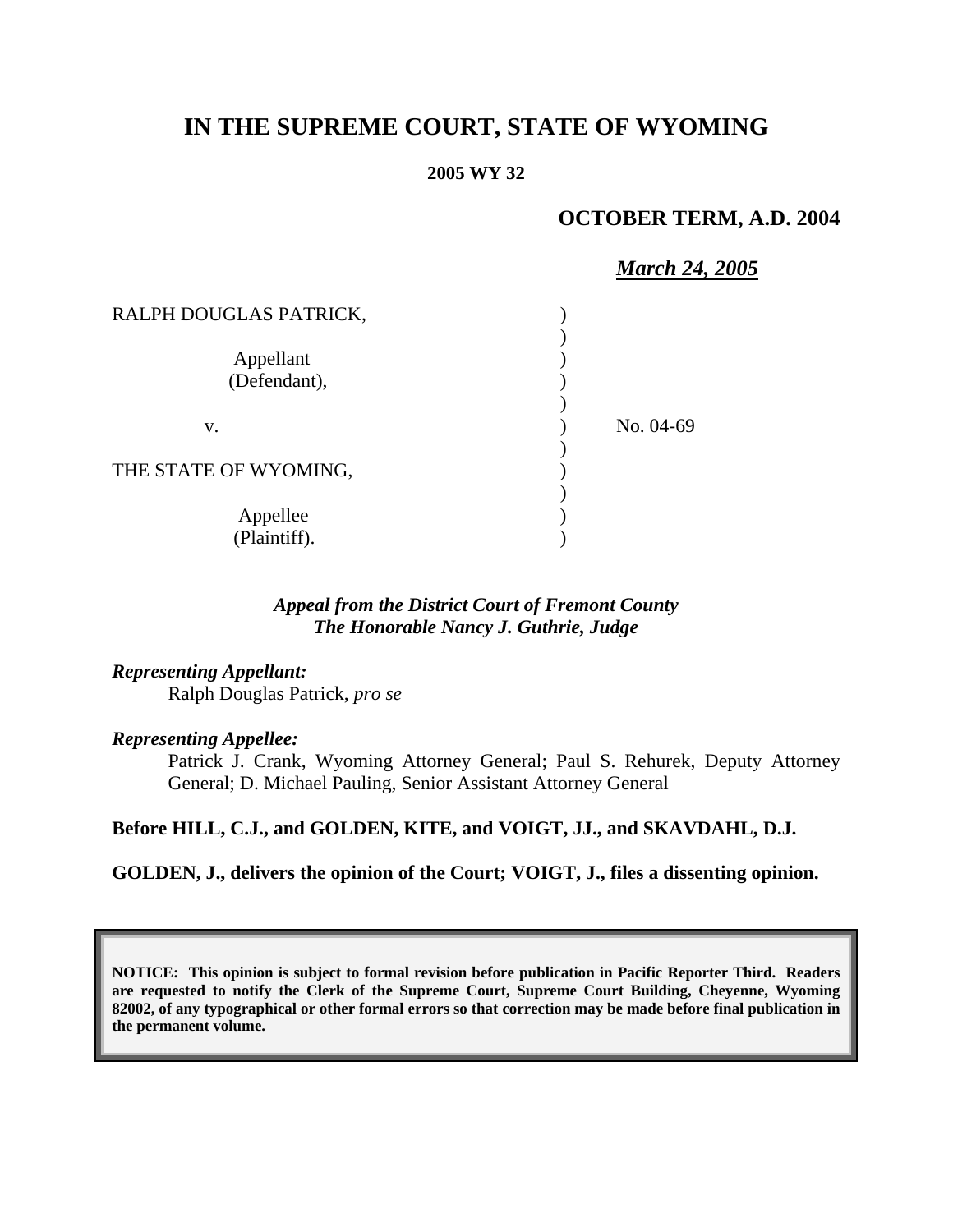**GOLDEN**, Justice.

[¶1] Ralph Patrick (Patrick) appeals the district court's denial of his motion to amend his W.R.Cr.P. 35 motion for reduction of sentence. Patrick's motion for sentence reduction was filed approximately one year before his motion to amend. The district court denied the motion to amend finding that it was without jurisdiction to revise the sentence in Patrick's case. We reverse and remand.

#### **ISSUES**

[¶2] Patrick's *pro se* brief presents the following issues:

I. Did the trial court err[] in denying the defendant the right to amend the motion for sentence reduction?

II. Did the trial court abandon its duty to the defendant in the failure to rule one way or the other, on a properly filed motion for sentence reduction?

III. Did the trial court abuse it[s] discretion in its ruling not to allow the defendant to amend a properly filed motion for sentence reduction?

The State phrases the issues as:

I. Does this court have jurisdiction to consider whether the district court abused its discretion in failing to rule on Appellant's "Motion For Reduction For Sentence?"

II. Did the district court abuse its discretion in denying Appellant's "Motion to Amend Sentence Reduction?"

# **FACTS**

[¶3] In 1999, Patrick was charged with several property crimes. Eventually, Patrick pled guilty to four felonies associated with these crimes: check fraud in violation of Wyo. Stat. Ann. § 6-3-702, forgery in violation of § 6-3-602, obtaining property by false pretenses in violation of § 6-3-407, and theft of identity in violation of § 6-3-901. Thereafter, on December 18, 2001, the district court sentenced Patrick to four terms of eight to ten years. The sentences were structured so that two of the terms would run concurrently and those terms would then run consecutive to the other two concurrent terms. It appears that no appeal was taken from those orders.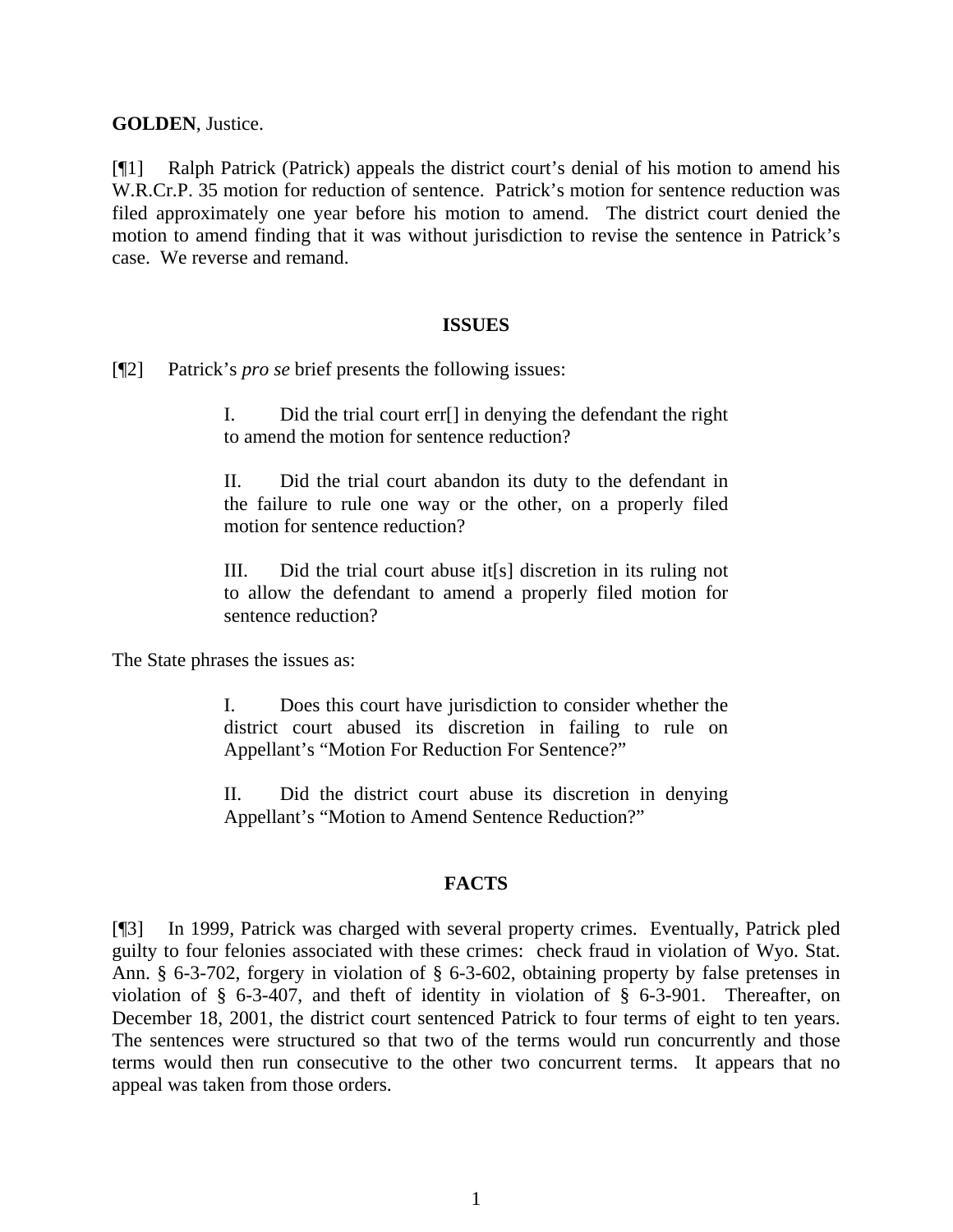[¶4] On December 9, 2002, Patrick filed a *pro se* Motion for Reduction of Sentence together with documents outlining various programs he had participated in while incarcerated and detailing family hardships following his incarceration. In his motion, Patrick asked that all of his sentences be reduced to terms of two to four years or that all the previously imposed terms be made to run concurrently. Patrick did not request a hearing on the matter.

[¶5] On May 12, 2003, Patrick moved for appointment of counsel to assist him in presenting evidence supporting his motion for sentence reduction. The district court denied this motion, finding that a request for sentence reduction pursuant to W.R.Cr.P. 35 is not a "critical stage" of the proceedings and therefore Patrick was not entitled to counsel under the Sixth Amendment. On December 8, 2003, Patrick filed a Motion to Amend Sentence Reduction. Exhibits illustrating his activities after his December 9, 2002, motion for reduction accompanied his motion to amend. On January 8, 2004, the district court denied Patrick's motion to amend finding, "this court no longer has jurisdiction to amend the sentence in this matter" but providing no other explanation for this conclusion. Patrick appeals this denial. In effect, the order denying Patrick's motion to amend denied Patrick's motion for reduction of sentence; it is thus a final appealable order.

### **STANDARD OF REVIEW**

[¶6] A motion for a sentence reduction is an issue within the sound discretion of the sentencing court. *Sweets v. State*, 2001 WY 126, ¶9, 36 P.3d 1130, ¶9 (Wyo. 2001) (quoting *Mead v. State*, 2 P.3d 564, 566 (Wyo. 2000)). Nevertheless, this Court reviews jurisdictional matters, which present questions of law, de novo. *See Padilla v. State*, 2004 WY 66 ¶5, 91 P.3d 920, ¶5 (Wyo. 2004).

#### **DISCUSSION**

[¶7] We begin by considering this Court's jurisdiction because the State asserts that we are without jurisdiction to hear this appeal. In making this claim, the State argues that Patrick's motion was deemed denied after ninety days, and because Patrick did not appeal within thirty days of that denial, we do not have jurisdiction. Rule 1(a) of the Wyoming Rules of Criminal Procedure provides that when a procedure is not established by the rules of criminal procedure, the Wyoming Rules of Civil Procedure shall govern. Rule  $6(c)(2)$  of the Wyoming Rules of Civil Procedure provides that a "motion not determined within 90 days after filing shall be deemed denied." The State contends that this rule of civil procedure applies to Rule 35 motions for reduction of sentence. Although this is a tempting argument due to the certainty and efficiency application the deemed denied rule would provide, we cannot agree that these procedures control.

[¶8] Specifically, the rules of criminal procedure do allow the rules of civil procedure to apply but only to questions not governed by criminal procedure rules. *Padilla*, ¶6-8. Rule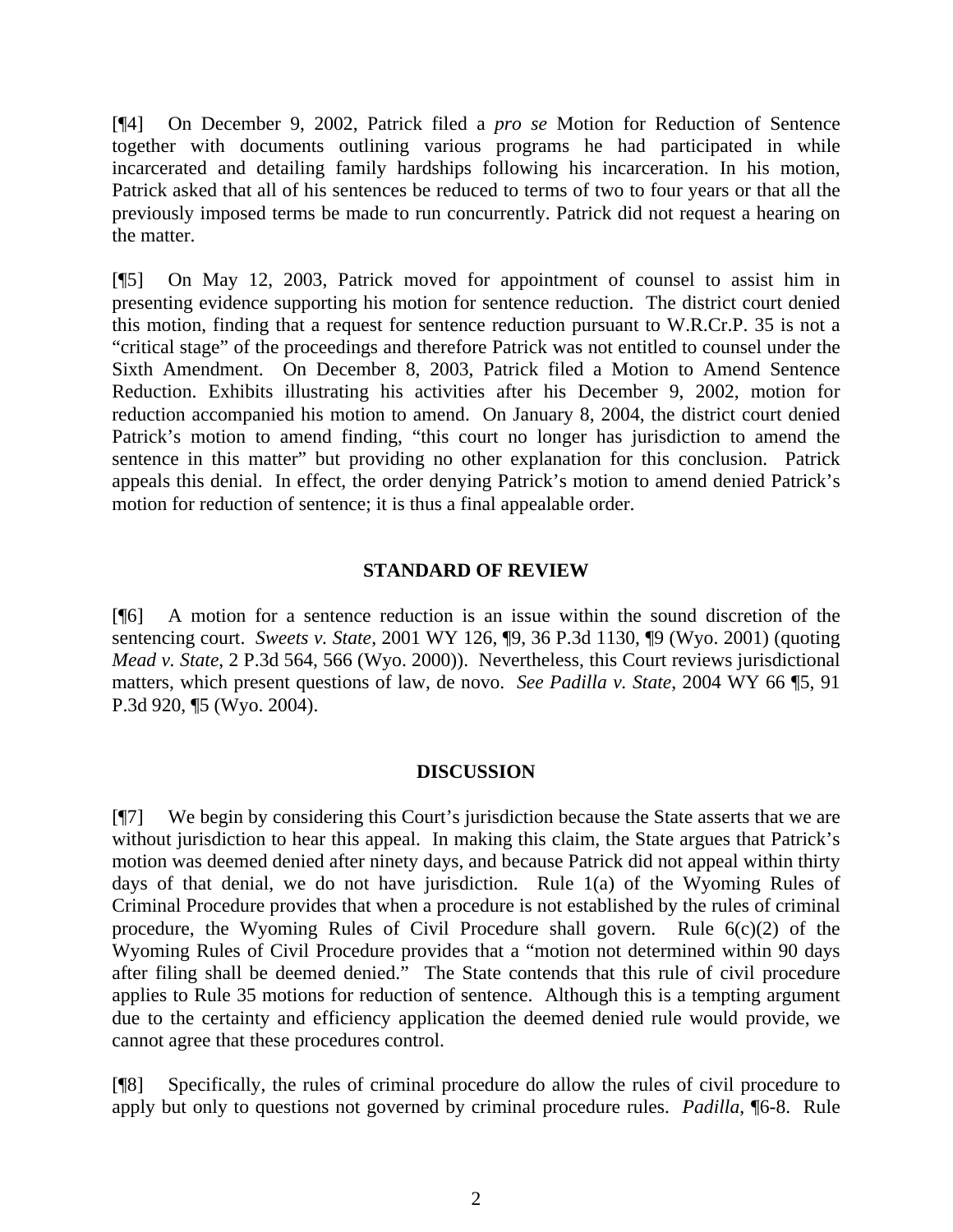35 specifies that the court **shall** determine the motion within a reasonable time. The obligatory language of this rule strongly suggests that a district court may not simply decide not to rule on such a motion, but instead it is required to make a ruling on the motion. While a "reasonable time" is not as precise as the ninety day deemed denied period, Rule 35 does provide a process "established by the rules of criminal procedure."

[¶9] Additionally, the purposes of Rule 35 and the broad discretion a district court enjoys over such motions would also seem to indicate that the deemed denied rule not apply. The purpose of Rule 35 "is to give a convicted defendant a second round before the sentencing judge (a second bite at the apple as it were) and to give the judge the opportunity to reconsider the original sentence in light of any further information about the defendant." *Nelson v. State*, 733 P.2d 1034, 1035 (Wyo. 1987). The second chance provided by this rule is for the defendant to get in front of the sentencing judge to give that judge the opportunity to reconsider the sentence on its merits. The sentencing judge is in the best position to reconsider the sentence imposed and decide in its discretion whether to grant the motion, not this Court on any resulting appeal from a deemed denied motion. We merely review those decisions for an abuse of discretion once the district court has applied its discretion and determined the motion on its merits. Application of the deemed denied rule thwarts this process. We therefore determine that the deemed denied rule does not apply, and we have jurisdiction to consider this appeal.

[¶10] Motions to reduce a sentence may be brought pursuant to W.R.Cr.P. 35, which provides:

> (a) *Correction.* – The court may correct an illegal sentence at any time. Additionally the court may correct, reduce, or modify a sentence within the time and in the manner provided herein for the reduction of sentence.

> (b) *Reduction*. – A motion to reduce a sentence may be made, or the court may reduce a sentence without motion, within one year after the sentence is imposed or probation is revoked, or within one year after receipt by the court of a mandate issued upon affirmance of the judgment or dismissal of the appeal, or within one year after entry of any order or judgment of the Wyoming Supreme Court denying review of, or having the effect of upholding, a judgment of conviction or probation revocation. The court shall determine the motion within a reasonable time. Changing a sentence from a sentence of incarceration to grant of probation shall constitute a permissible reduction of sentence under this subdivision. The court may determine the motion with or without a hearing.

While the rule does impose a one-year time limitation, a plain reading of the rule indicates that the one-year limitation applies to the time in which a party must file a motion for reduction or the court must reduce a sentence in the absence of such a motion. Thereafter,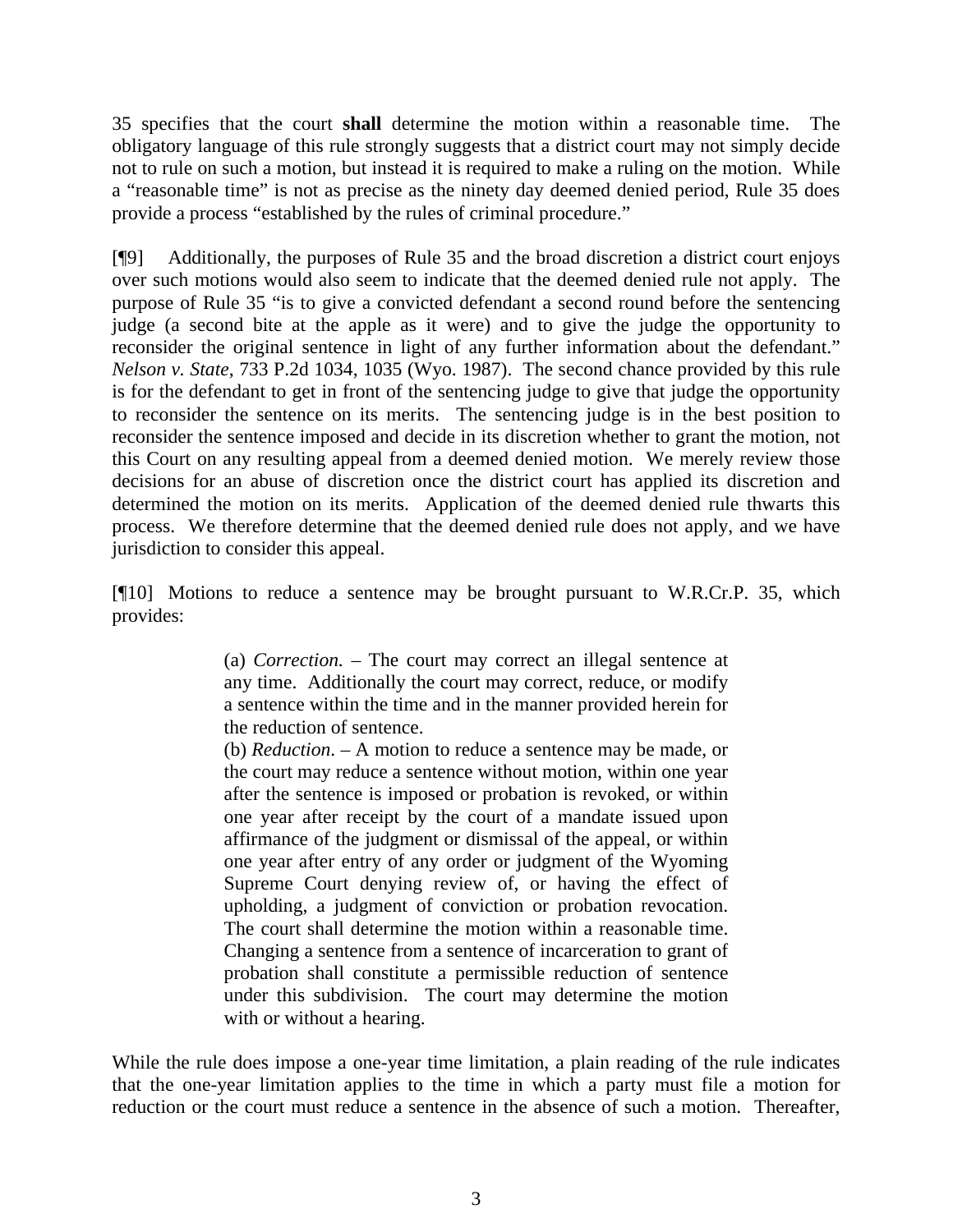once a motion is filed within the one-year time limit, the district court has a reasonable time to determine the motion. Accordingly, simply failing to rule on a validly filed motion within one year does not per se deny the district court jurisdiction to rule on the motion.

[¶11] Prior versions of Rule 35 did present some confusion about whether the motion must simply be filed before the conclusion of the time period or whether a court must actually rule on the motion within the time limit. We explained this confusion in *Arland v. State*, 788 P.2d 1125 (Wyo. 1990).<sup>1</sup> There we noted that a split had developed in the federal circuits regarding the interpretation of the federal version of Rule 35. Several circuits had determined that jurisdiction was met by filing the motion within the time limit and others determined that a ruling on the motion was required within the time limit. *Id*. at 1127. The difference resulted from some of the courts giving a literal interpretation to the language of the rule thus requiring a decision within the time limit, while others applied a non-literal interpretation requiring only a motion within that period. *Id*. To settle the dispute the federal rule was amended and the committee notes explained:

> This amendment to Rule 35(b) conforms its language to the nonliteral interpretation which most courts have already placed upon the rule, namely, that it suffices that the defendant's motion was made within the 120 days and that the court determines the motion within a reasonable time thereafter. *United States v. DeMier*, 671 F.2d 1200 (8th Cir.1982); *United States v. Smith*, 650 F.2d 206 (9th Cir.1981); *United States v. Johnson*, 634 F.2d 94 (3d Cir.1980); *United States v. Mendoza*, 581 F.2d 89 (5th Cir.1978); *United States v. Stollings*, 516 F.2d 1287 (4th Cir.1975). Despite these decisions, a change in the language is deemed desirable to remove any doubt which might arise from dictum in some cases, e.g., *United States v. Addonizio*, 442 U.S. 178, 189 [99 S.Ct. 2235, 2242, 60 L.Ed.2d 805] (1979), that Rule 35 only "authorizes District Courts to reduce a sentence within 120 days" and that this time period "is jurisdictional, and may not be extended." See *United States v. Kajevic*, 711 F.2d 767 (7th Cir. 1983), following the *Addonizio* dictum.

*Arland,* 788 P.2d at 1126.

 $1$  Before amendment effective June of 1987 the rule governing sentence reduction read:

The court may correct an illegal sentence at any time and may correct a sentence imposed in an illegal manner within the time provided herein for the reduction of sentence. The court may reduce a sentence within 120 days after the sentence is imposed, or within 120 days after receipt by the court of a mandate issued upon affirmance of the judgment or dismissal of the appeal, or within 120 days after entry of any order or judgment of the Supreme Court having the effect of upholding the judgment of conviction. The court may also reduce a sentence upon revocation of a probation as provided by law.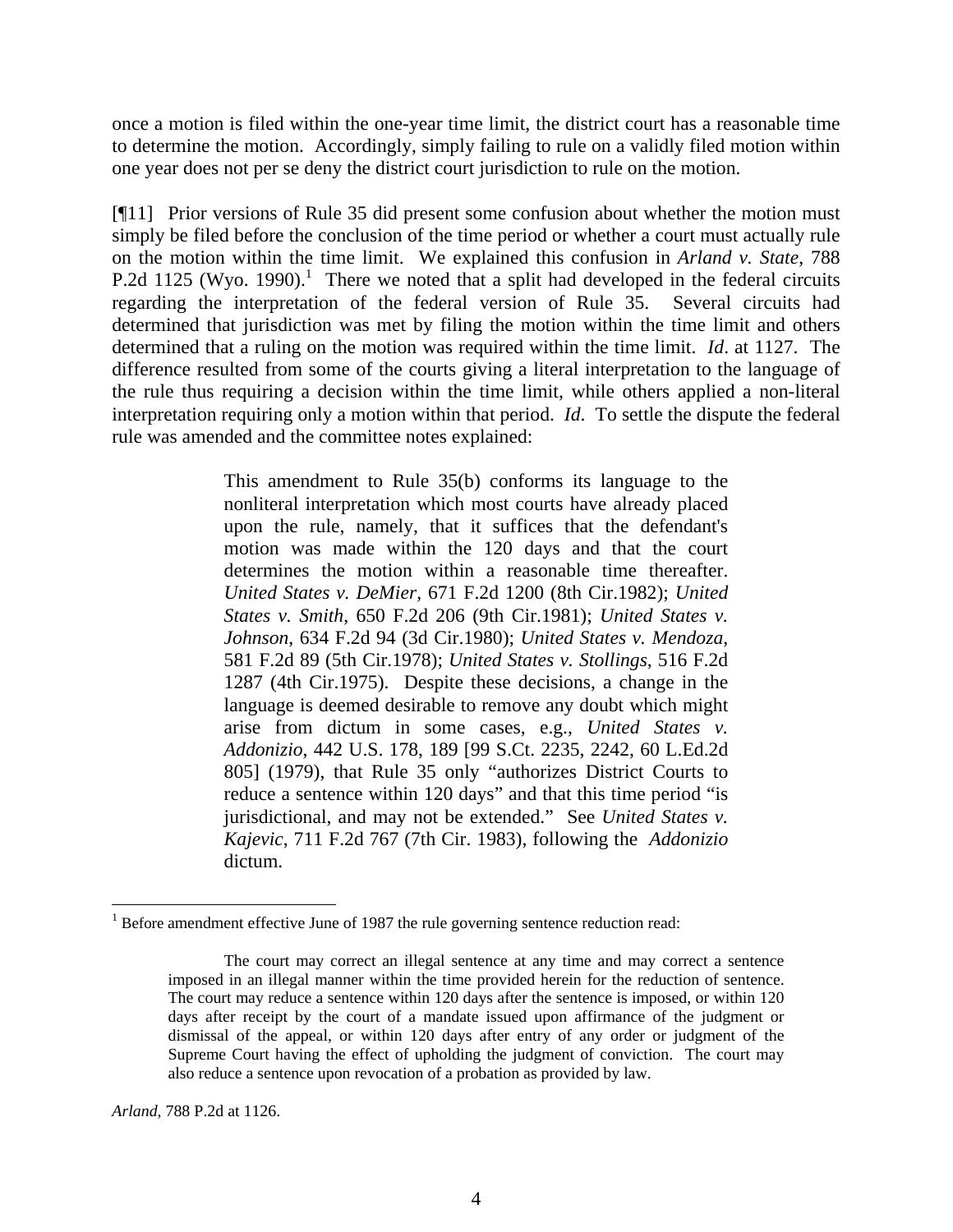*Arland,* 788 P.2d at 1127 (quoting *Amendments to the Federal Rules of Criminal Procedure*, 105 F.R.D. 179, 197 (1985)) (alteration in original). Wyoming similarly amended its rule to include such a clarification.<sup>2</sup> Thus, it is clear that it is not necessary that the court determine the motion within the one year time limit, but instead it suffices if the motion is filed within one year.<sup>3</sup> In this instance Patrick filed his motion for sentence reduction within the one-year time limitation. Therefore, Patrick has fulfilled this jurisdictional requirement of Rule 35.

[¶12] The State agrees that Patrick's motion for reduction of sentence was timely filed. However, it argues that the period of time that has elapsed since Patrick filed his motion for reduction is not a reasonable time under Rule 35(b) and therefore the court lost jurisdiction to decide the sentence reduction. "Reasonableness in this context must be evaluated in light of the policies supporting the time limitations and the reasons for the delay in each case." *Arland*, 788 P.2d at 1127 (quoting *Amendments to the Federal Rules of Criminal Procedure*, *supra*, at 197) (internal quotation marks omitted). The one-year time limitation (previously 120 days) serves two policies: it protects judges from repeated requests for sentence reduction and assures that courts will not usurp the authority of parole officials. *Nelson*, 733 P.2d at 1036 (citing *United States v. Smith*,  $650$  F.2d 206,  $208$  ( $9^{th}$  Cir. 1981)). The time runs "at least for so long as the judge reasonably needs time to consider and act upon the motion." *Arland*, 788 P.3d at 1127.

[¶13] Several federal courts considering this topic have concluded that extended delays in determining a Rule 35 motion will deprive a court of jurisdiction to decide the motion. *See e.g*., *United States v. Idone*, 38 F.3d 693, 697-98 (3rd Cir. 1994); *United States v. Taylor*, 768 F.2d 114, 118 (6th Cir. 1985); *United States v. Smith*, 650 F.2d 206, 209 (9th Cir. 1981). In reaching these conclusions the federal courts often focused primarily on the dispersement of power between the judicial and executive branches of governments, *i.e.*, whether the court was interfering with a parole function. *Idone*, 38 F.3d at 697. If a district court takes too long to determine a sentence reduction, it is put in the position to second-guess parole officials. Therefore, the federal courts found that a "reasonable time" does not give courts license to postpone a decision on sentence reduction in order to reevaluate the sentence imposed in light of subsequent parole developments. *Id*. Likewise, it seems that federal courts may have interpreted what constituted a "reasonable period" narrowly in part because the language in the pre-1985 rule was fairly limiting. As discussed above, originally the "reasonable period" allowed to rule on the motion was found outside the literal interpretation of the rule. This is no longer the case with the rule.

 $2<sup>2</sup>$  Those amendments gave both the federal rule and the Wyoming rule the form of our current version of Rule 35 with the exception that the time limit was then 120 days. However, the present version of F.R.Cr.P. 35 differs significantly from our Rule 35 as the federal rule was amended again as part of the Sentencing Reform Act of 1984. *See* F.R.Cr.P. 35. Additionally, the Wyoming version of this rule was amended again in 1988 to increase the time limitation to one year.

<sup>&</sup>lt;sup>3</sup> Of course, as noted above, in cases where the district court decides to reduce a sentence in the absence of a motion seeking such action, the reduction must actually take place within the one-year time specified. *Arland,*  at 1127.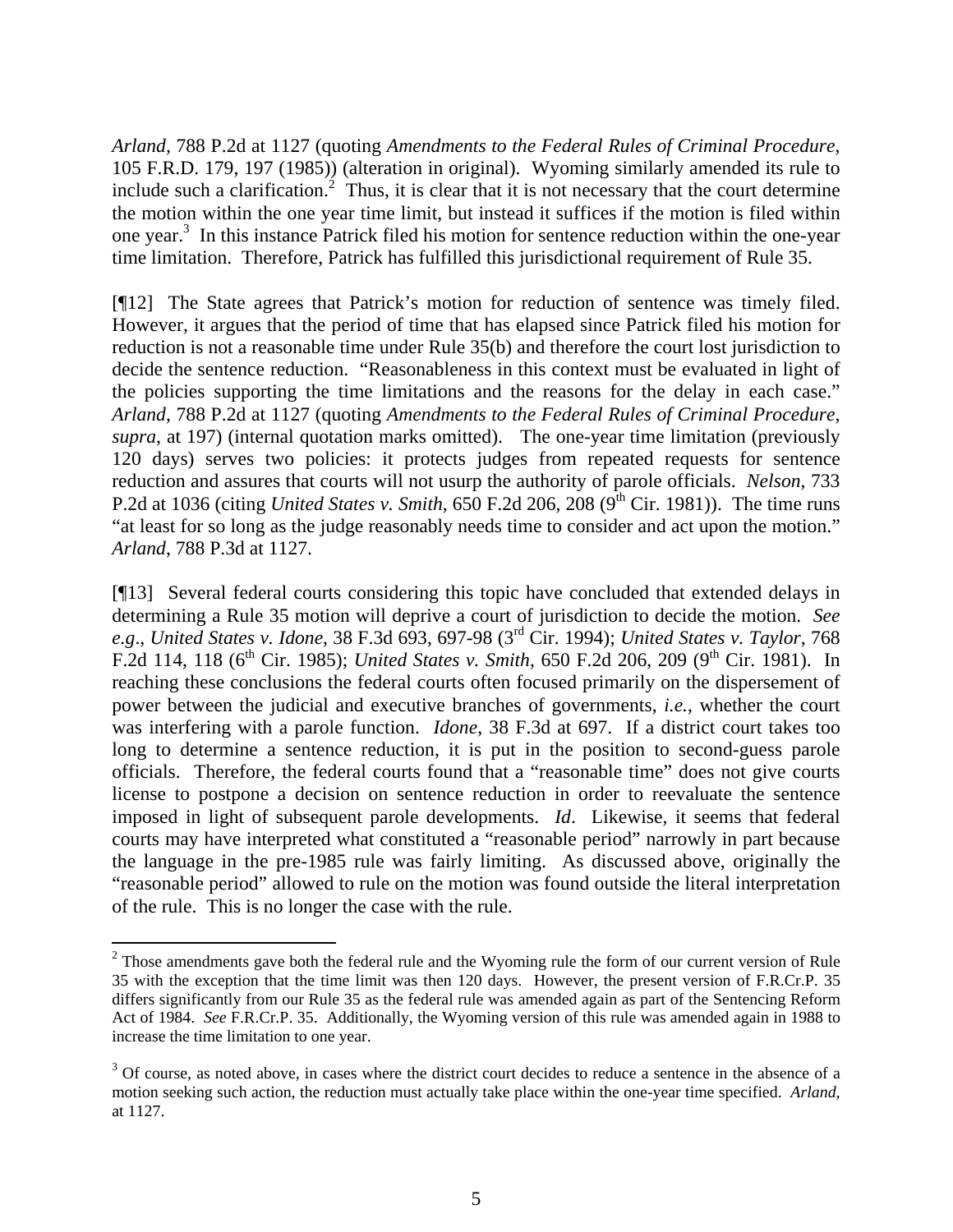[¶14] Additionally, in this instance, nothing in the record indicates that the district court was trying to interfere with the authority of parole officials. If anything, the court's inaction on the motion seems to instead be the product of some sort of oversight. The Tenth Circuit has questioned whether a district court's inaction alone is sufficient to deprive the court of jurisdiction under this rule. *United States v. Hernandez*, 975 F.2d 706, 709 n.5  $(10<sup>th</sup>$  Cir. 1992) ("We are reluctant to conclude that a district court by inaction on a timely filed motion can deprive itself of jurisdiction."). In light of the rule's dictate that the district court "shall" determine the motion, absent an indication of improper motive for not ruling on the motion or actual interference with parole functions, we are similarly reluctant. Indeed, it seems only logical that a defendant should not be penalized by the court's failure to act. Were it otherwise, the defendant would be twice penalized: once because the court failed to act on his motion, and once again because the court's own inaction bars Rule 35 relief. *Diggs v. United States*, 740 F.2d 239, 250 (3rd Cir. 1984) (Gibbons, J., dissenting).

[¶15] In this instance, the circumstances that supposedly divested the court of jurisdiction were beyond Patrick's control. He timely filed his motion for reduction, and there is no indication of an improper purpose for the delay. We are thus reluctant to allow the district court's own inaction to prevent consideration of the merits of his motion. We therefore conclude that the district court has jurisdiction to determine the motion for reduction of sentence. We remand for the district court to determine the motion to amend and the motion for sentence reduction on the merits.

[¶16] Lastly, although not formally presented as an issue, Patrick briefly argues that he is entitled to appointed counsel to assist him with his motion for sentence reduction. Because we are remanding the issue for the district court to determine the merits of Patrick's motion for sentence reduction, we will briefly address this issue. "The Sixth Amendment right to counsel accrues at the time adversary judicial proceedings are initiated against the defendant. Counsel is required not just at trial, but at 'critical stages' both before and after trial in which the substantial rights of the accused may be affected." *Pearl v. State*, 996 P.2d 688, 689 (Wyo. 2000). Additionally, under Wyo. Stat. Ann. § 7-6-104 $(c)$ (vi) (LexisNexis 2003), a needy person who is entitled to be represented is "to be represented by counsel at every stage of the proceedings, from the time of the initial appointment by the court until the entry of final judgment, at which time the representation shall end, unless the court appoints counsel for purposes of appeal, correction or modification of sentence."

[¶17] The district court, citing to *State v. Pierce*, 787 P.2d 1189 (Kan. 1990), denied Patrick's motion for appointment of counsel finding that it was not a critical stage of the proceedings. We agree with this reasoning. As can be seen by § 7-6-104, there is no statutory requirement for appointment of counsel at every post-trial motion. Instead, such a decision rests within the discretion of the district court. Likewise, the United States Constitution does not require counsel for indigent defendants seeking post-conviction relief. *Pennsylvania v. Finley*, 481 U.S. 551, 556-57, 107 S.Ct. 1990, 1994, 95 L.Ed.2d 539 (1987); *Murray v. Giarratano*, 492 U.S. 1, 7-8, 109 S.Ct. 2765, 2769, 106 L.Ed.2d 1 (1989). A motion for sentence reduction is by its very definition a motion seeking post-conviction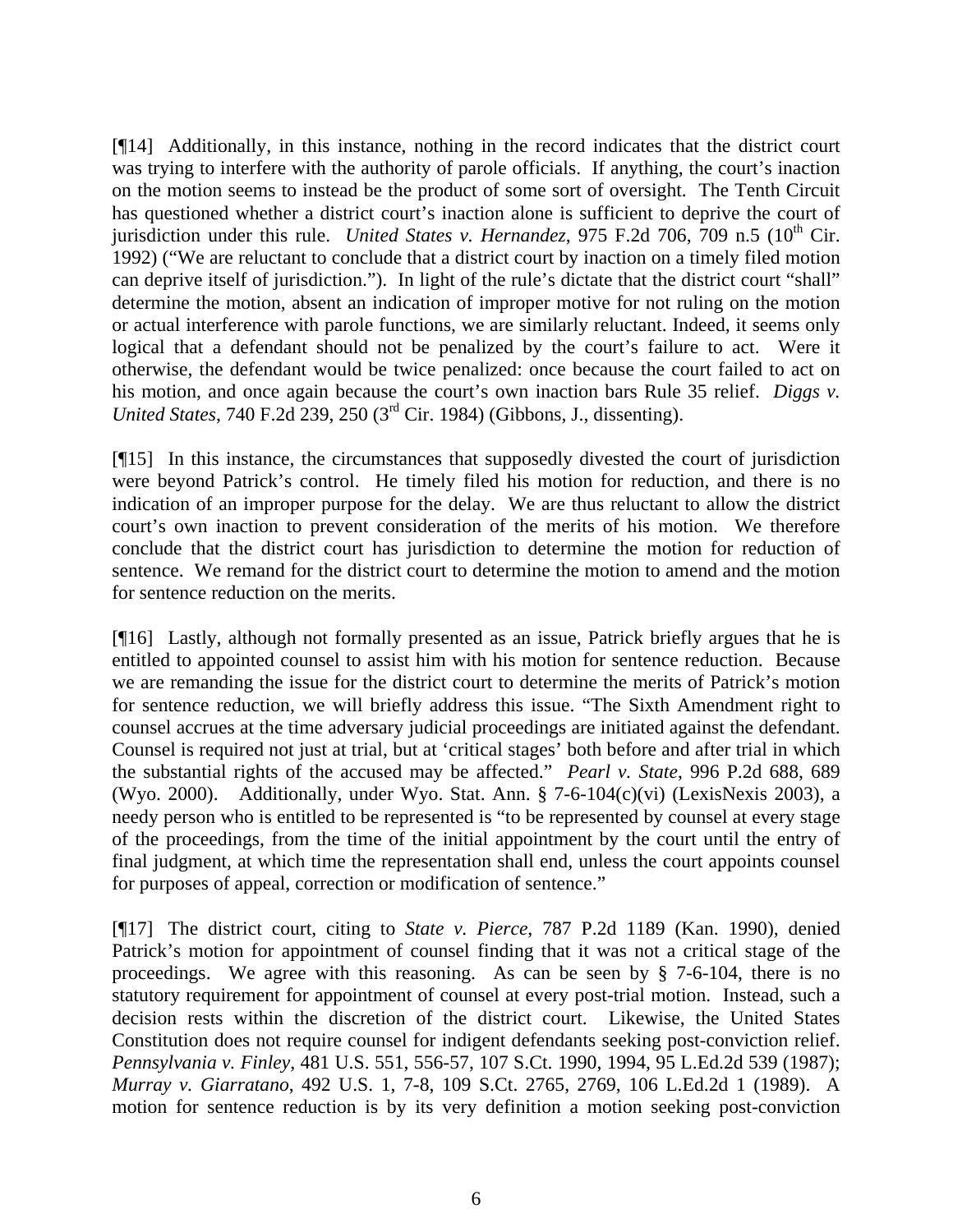relief. We cannot therefore conclude that the district court erred in denying Patrick's motion for appointment of counsel.

# **CONCLUSION**

[¶18] For the reasons stated above we reverse and remand. The district court has jurisdiction to determine Patrick's motion for reduction of sentence. It should consider that motion on its merits.